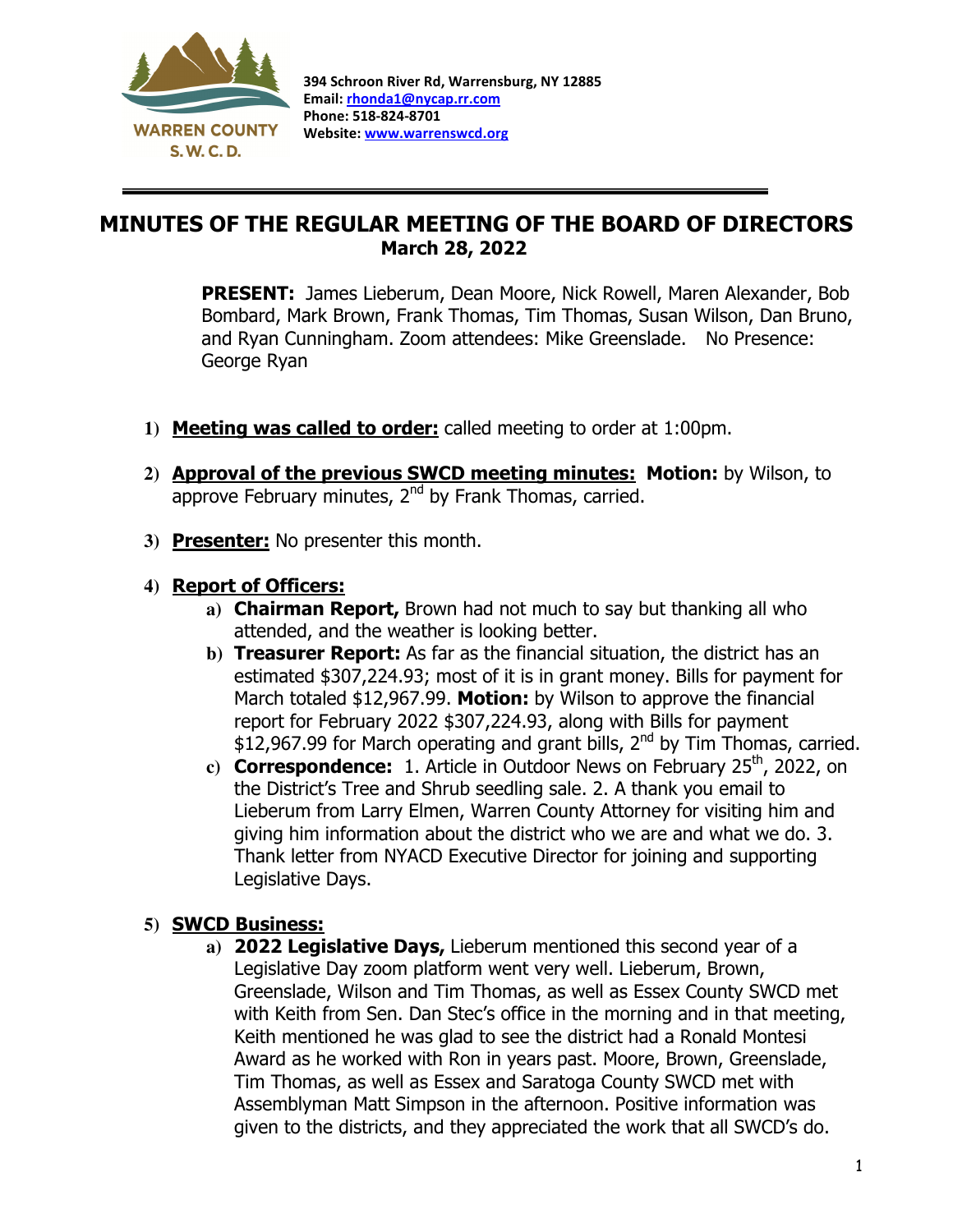- **b)** 2022 Water Quality Symposium, 2022 Water Quality Symposium was held in the last two weeks. Many board members and staff has attended many classes that were presented. All the attendees mentioned they were great classes as always even though they all were virtual.
- **c)** Years Of Service Recognition (Bombard/Moore/Rowell), At this year 2022 Water Quality Symposium the district had three staff members that were recognized for their years of service: Dean Moore for 15yrs of service, Nick Rowell 10 years of service and Robert Bombard 10 years of service. Congratulations to all three staff members.
- **d)** Tree and Shrub Program Update, Stoddard mentioned the district has received 163 orders as of today. District is pleased with the number of orders they have received, there will be extra trees for sale the day of so please look to see what is available. Over the next week or so the district employees will be preparing for the tree sale packing orders and getting extra tree ready to sell.
- **e)** Fish Program, this year district has been able to secure a supplier for the spring fish program. District has about 5 orders so far, deadline is April 22, 2022, with notice Saturday April 30<sup>th</sup>, 2022. Moore is looking forward in meeting this new supplier and continuing the spring fish program.
- **f)** Proposed 2022 Part C Projects/Review and Approval, Lieberum passed around the new proposed 2022 Part C project sheet for discussion and approval. The new 2022 funding amount is approximately \$122K, with many categories for projects and programs to continue moving forward. **Motion:** by Tim Thomas to approve the categories put forth on the Part c funding projects excel sheet,  $2^{nd}$  by Bruno, carried.
- **g)** Arbor Day Program, Stoddard mentioned Johnsburg Central School, Warrensburg beautification Committee, Stony Creek Free Library and Town of Lake George in Shepard Park all are requesting an Arbor Day event of some sort. This is looking to be a great Arbor Day program year.
- **h)** MS4 Reports, Rowell and Lieberum have started the MS4 reports. Lieberum completes the county report and Rowell completes the Town of Queensbury's. A draft will be announced at the DPW committee meeting in April, as well as the District's April meeting then will go on to the Board of supervisors meeting in May for review and approval.
- **i)** WC Envirothon, this year the Warren County Envirothon will be held in person down at the Warren County Hatchery. Moore has secured at least 6 schools to commit to at least one or three teams. The sponsors have done their part again and has continued to support the district's Envirothon. It will be held on May 4<sup>th</sup>, 2022, anyone interested please stop by, support the kids, and have some lunch at 11pm.
- **j)** Community Conservation Program, Motion: by Tim Thomas to approve the Warrensburg Community Garden-to plant a hedgerow outside the community garden and provide fruit and berries for humans and wildlife in the amount of \$1,000,  $2<sup>nd</sup>$  by Bruno, carried. **Motion:** by Tim Thomas to approve the Town of Chester-Chester Challenge purchase seedlings and material and a backhoe rental to fix trails in the amount of \$1,000,  $2^{nd}$  by Bruno, carried
- **k)** Current grant Projects, SEE ALL STAFF REPORTS.